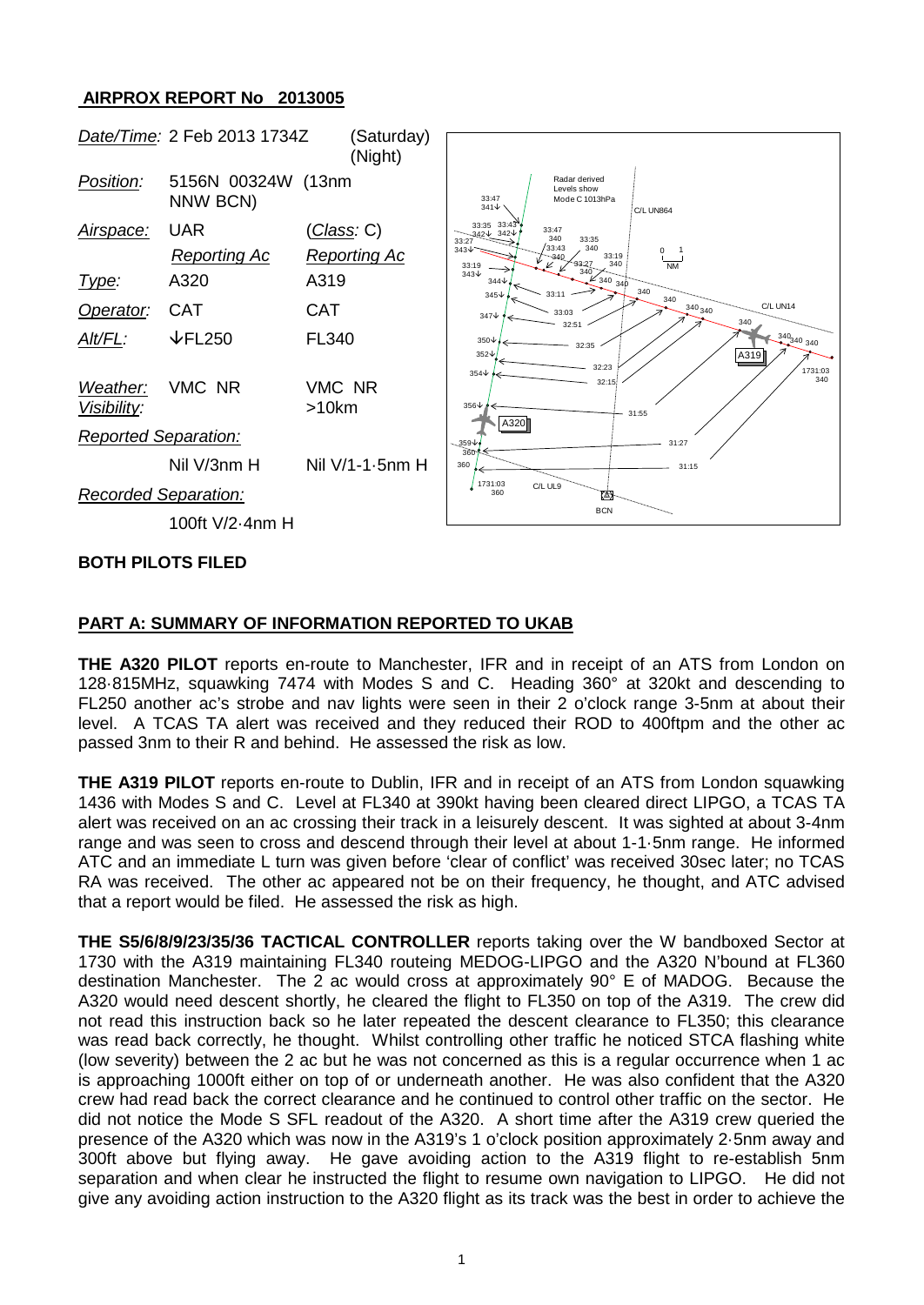required 5nm. STCA did not flash red (high severity) until the A319 queried the A320's presence. Minimum separation was 300ft/2·5nm.

**THE S5/6/8/9/23/35/36 PLANNER CONTROLLER** reports the W End Sector was all bandboxed. At a position just N of DIKAS the A320 flight was cleared to FL350 on top of crossing traffic, an A319, at FL340 which was routeing MEDOC-LIPGO. The A320 crew read back FL350 and shortly afterwards the ac labels merged. The A319 crew reported traffic level with them at range 1·5nm so she pulled the labels of the 2 ac apart and couldn't believe the A320 was now also at FL340. The Tactical controller issued avoiding action to the A319 flight to turn L heading 250°. Minimum separation was 300ft and 2·4nm.

**ATSI** reports that the Airprox occurred at 1733:25 (UTC) within Class C CAS, 7nm ESE of waypoint MEDOG, between an A319 and an A320.

The A319 was W'bound IFR at FL340, inbound to Dublin and in receipt of a RCS from London Control on frequency 134·75MHz. The A320 was N'bound IFR at FL360, inbound to Manchester and in receipt of a RCS from London Control on frequency 128·815MHz.

London Area Control (LAC) Swanwick Local Area Group West (LAG (W)) known as 'West End' were operating as London Control in a combined 'bandboxed' mode, combining sectors 5, 6, 8, 9, 23, 35, and 36, with cross-coupled combined frequencies; 133·6, 126·075, 129·375, 132·95, 134·75, 135·255 and 128·815MHz. The area covered by the combined sectors is shown below in Figure 1.



(Figure 1 – Area covered by the combined LAC(W) sectors).

Swanwick LAC utilise the interim Future Area Control Tools Support (iFACTS), which uses Trajectory Prediction, Medium Term Conflict Detection, and Flight Path Monitoring, to provide controllers with decision-making support and to assist in managing workload. LAC MATS Part2, GEN-46, paragraph 3.5.1.1, states:

'The iFACTS tools are to be used, in conjunction with the radar display, for the detection of conflictions and assessment prior to issuing clearances. All data, including Tactical Data, must be input into the tools.

When entering Tactical Data electronically, the principal of "Enter As you Speak, Read As you Listen" should be applied, in order to ensure the accuracy of the data entry and pilot read back. Team members shall check for system conditions and error messages, including the Flight Messages Window as part of their routine scan and ensure that other team members are informed as appropriate.'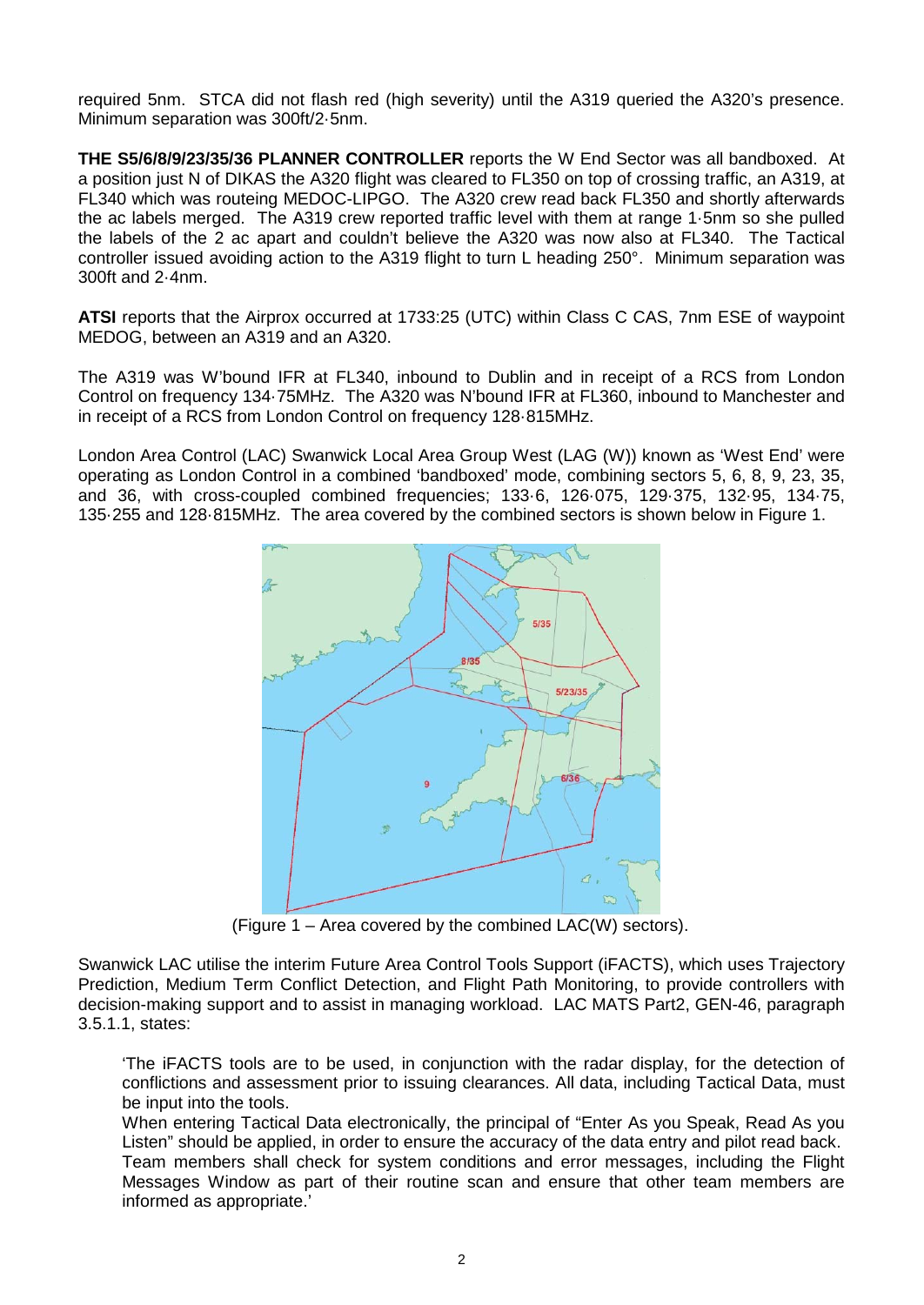The combined West End sector was manned by a Tactical (T) and Planner (P) controller. The T controller had taken over the position at 1730:00, 3min prior to the incident and the P controller had been in position since 1700:00. Both controllers were experienced on the sector. The T controller is a Local Area Supervisor (LAS) with additional watch management responsibilities, required to work a minimum of 14hr on operational position within the preceding 30 day period in order to maintain operational competence. The operational hours for the 2 controllers is shown below:

| Month         | T controller | <b>Planner controller</b> |  |  |
|---------------|--------------|---------------------------|--|--|
| December 2012 | 12hrs 38mins | 41hrs 12mins              |  |  |
| January 2013  | 15hrs 43mins | 32hrs 23mins              |  |  |

CAA ATSI had access to RT recordings, area radar recordings, the written reports from the pilots of each ac, together with written reports from the T controller, P controller and the watch management investigation report. CAA ATSI interviewed the two controllers involved and was able to view a replay of iFACTS recording.

A frequency occupancy analysis (clock busy chart) was provided by the ANSP for the period 1700 to 1759 and showed that the sector workload increased at 1731:00, just prior to the incident (Figure 2).<br>  $\frac{1759 \times 1756 \times 176}{1756 \times 176 \times 1760 \times 1760 \times 1760 \times 1760 \times 1760 \times 1760 \times 1760 \times 1760 \times 1760 \times 1760 \times 1760 \times 1760 \times$ 



Figure 2 – Clock busy chart for LAG(W) for the period 1700–1759 UTC.

At 1728:04, the A320 squawking 7474 was N'bound at FL360 and the A319 squawking 1436 was W'bound at FL340. The distance between ac was 42·8nm as shown in Figure 3.



(Figure 3 – Swanwick MRT at 1728:04)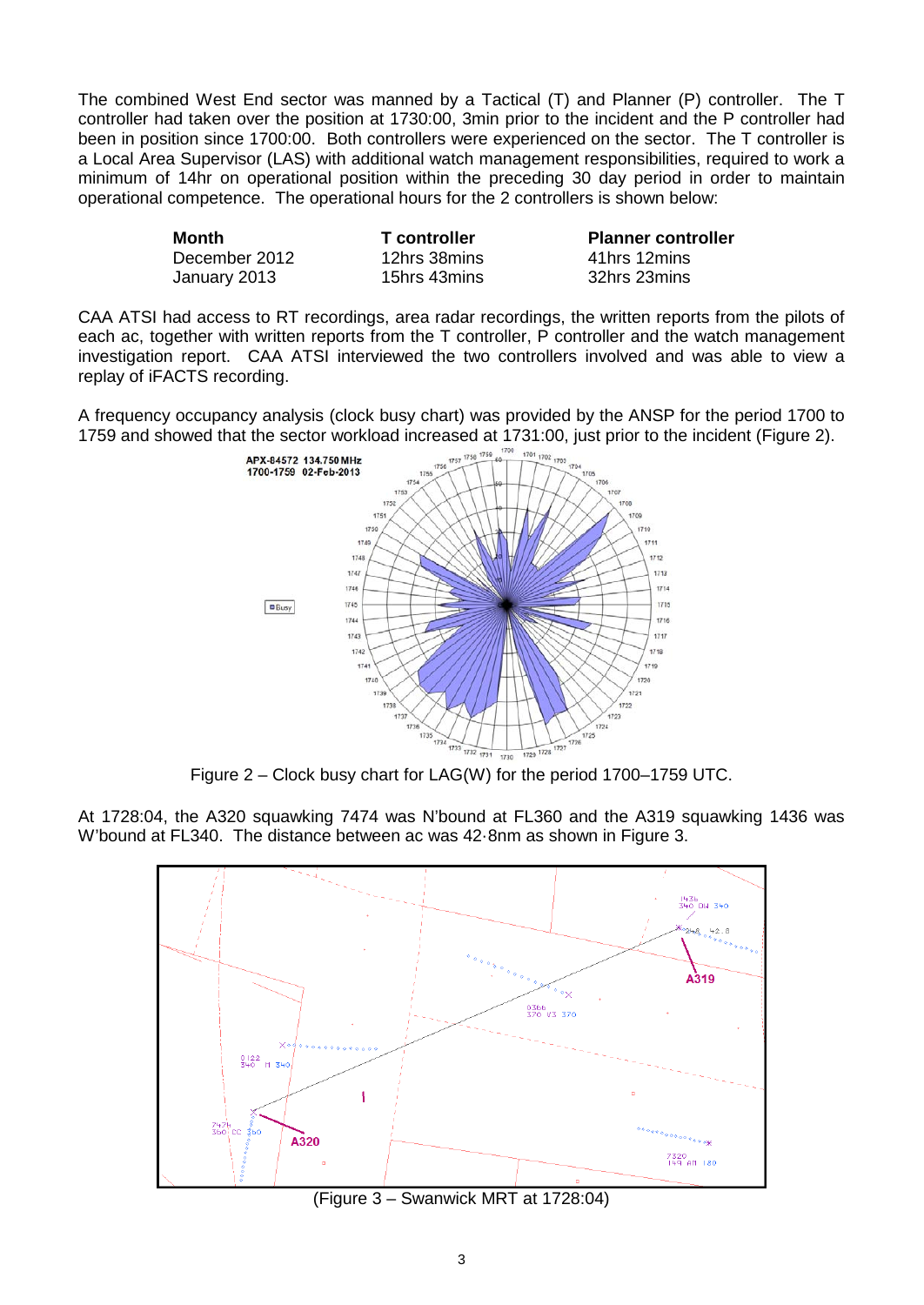At 1730:45, the T controller having just taken over the position, transmitted, *"(A320 c/s) London you can descend to flight level three five zero"* and then simultaneously entered 350 as the new Cleared Flight Level (CFL) into iFACTS. However there was no reply from the A320 crew and the controller transmitted to another flight (AC1).

- ATC *"(AC1 c/s) set course to SOMAX"*
- AC1 *"Set course to SOMAX (AC1 c/s)"*

At 1731:03, iFACTS generated a Selected Flight Level (SFL) alert to show that the A320's CFL (350) entered into iFACTS differed from the SFL (360) and the alert is shown on the bottom line of the Target Data Block (TDB) as a white (360) in figure 4.



(Figure 4 – iFACTS alert showing A320 CFL as 350 and SFL as 360 – 1731:03)

At 1731:14, the T controller transmitted again, *"(A320 c/s) descend flight level three five zero"* and the A320 pilot responded, "*Descend flight level ????? five zero (A320 c/s)."* The A320's SFL then changed to 250 and, at 1731:28, iFACTS generated a white (250) alert showing that the SFL did not agree with the CFL entered into iFACTS (Figure 5).



(Figure 5 – iFACTS alert showing A320 CFL as 350 and SFL as 250 - 1731:55)

The P controller was engaged in an operational phone call from 1731:15 until 1731:27 and did not hear the read-back.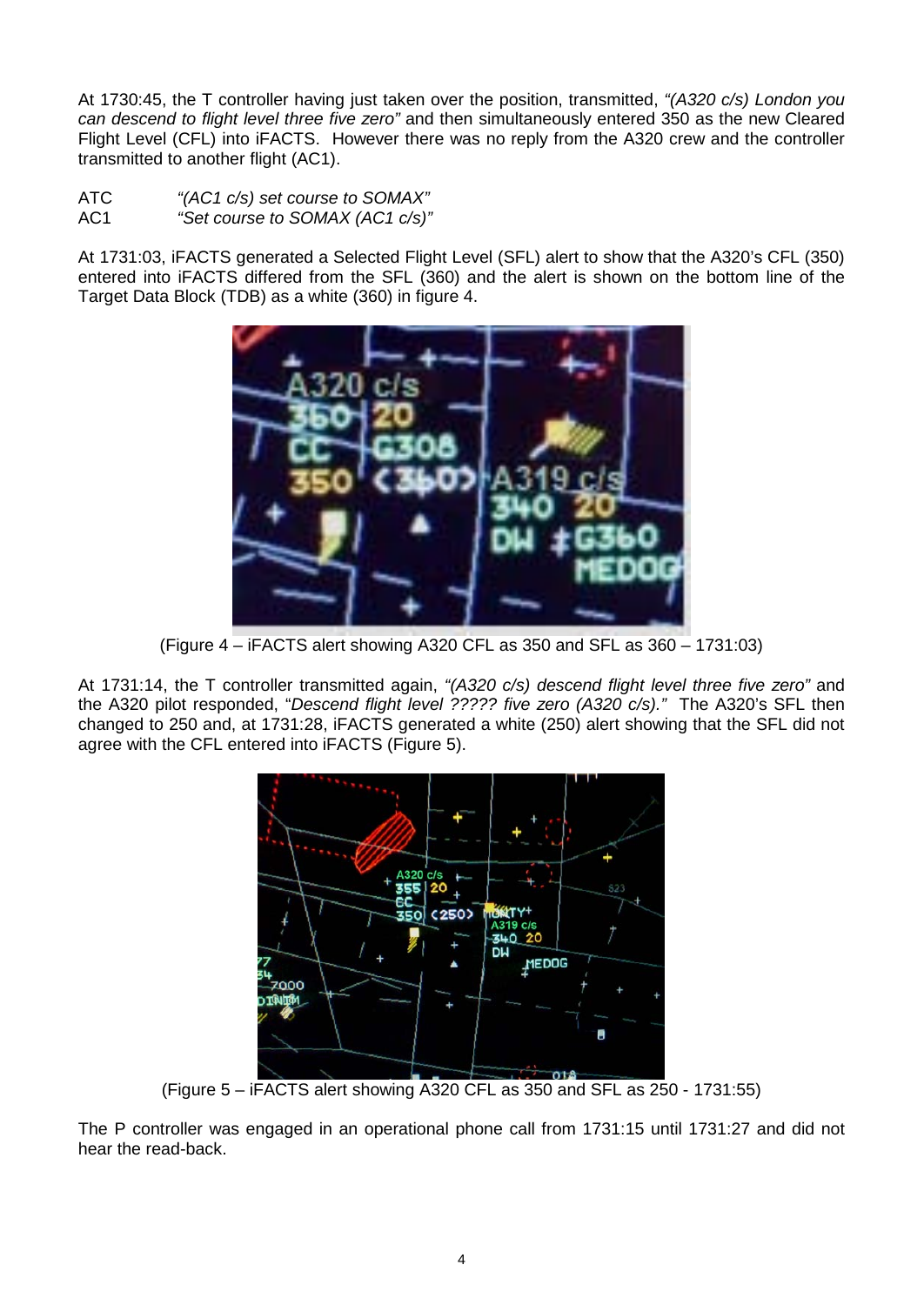The T controller indicated that he was aware of the first alert (360) but not the second (250). The controller was confident that the A320 pilot had given a correct read-back *"FL350*" and felt assured that separation would be maintained. CAA ATSI analysed these transmissions and made the following observations:

a) the two instructions transmitted by the T controller to the A320 giving descent clearance to FL350 were clearly distinguishable.

b) the read back from the A320 on a single replay could easily have been mistaken for FL350.

c) neither the controller nor pilot used the phonetic 'TREE' to distinguish between '2' and '3'.

d) by slowing the speed of the recording, varying the tone and looping the track, CAA transcription were clearly able to identify the read-back as FL250.

e) CAA ATSI did not have access to any cockpit voice recordings and were therefore unable to evaluate the transmissions received by the A320 crew.

At 1731:34, the T controller continued talking to other flights.

- AC2 *"London Control good evening (AC2 c/s) climbing FL 150 SUPAB"*
- ATC *"(AC2 c/s) London roger climb to FL260"*
- AC2 *"Level 260 (AC2 c/s)"*
- ATC *"(AC3 c/s) contact Brest on 135 260"*
- AC3 *"35 26 (AC3 c/s) Bye Bye"*
- ATC *"Goodbye"*
- AC4 *"Good evening (AC4 c/s) climbing FL350"*
- ATC *"(AC4 c/s) London route direct SUPAB"*

At 1732:15 low-level Short Term Conflict Alert (STCA) activated. The A320 was passing FL354 (1400ft vertical separation) and the distance between the 2 ac was 11·4nm (Figure 6). At the same time AC4 queried its routing.

AC4 *"Please repeat that point where we are cleared to navigate (AC4 c/s)"*



(Figure 6 –STCA activates at 1732:15 – vertical separation is 1400ft)

The T controller indicated that he had observed the STCA alert and reported that it wasn't uncommon for such alerts to be generated when ac approached their cleared level. The T controller remained confident that the A320 would stop descent at FL350. At 1732:23 whilst responding to another flight, the T controller repositioned the label of A320 (FL353) as shown in Figure 7.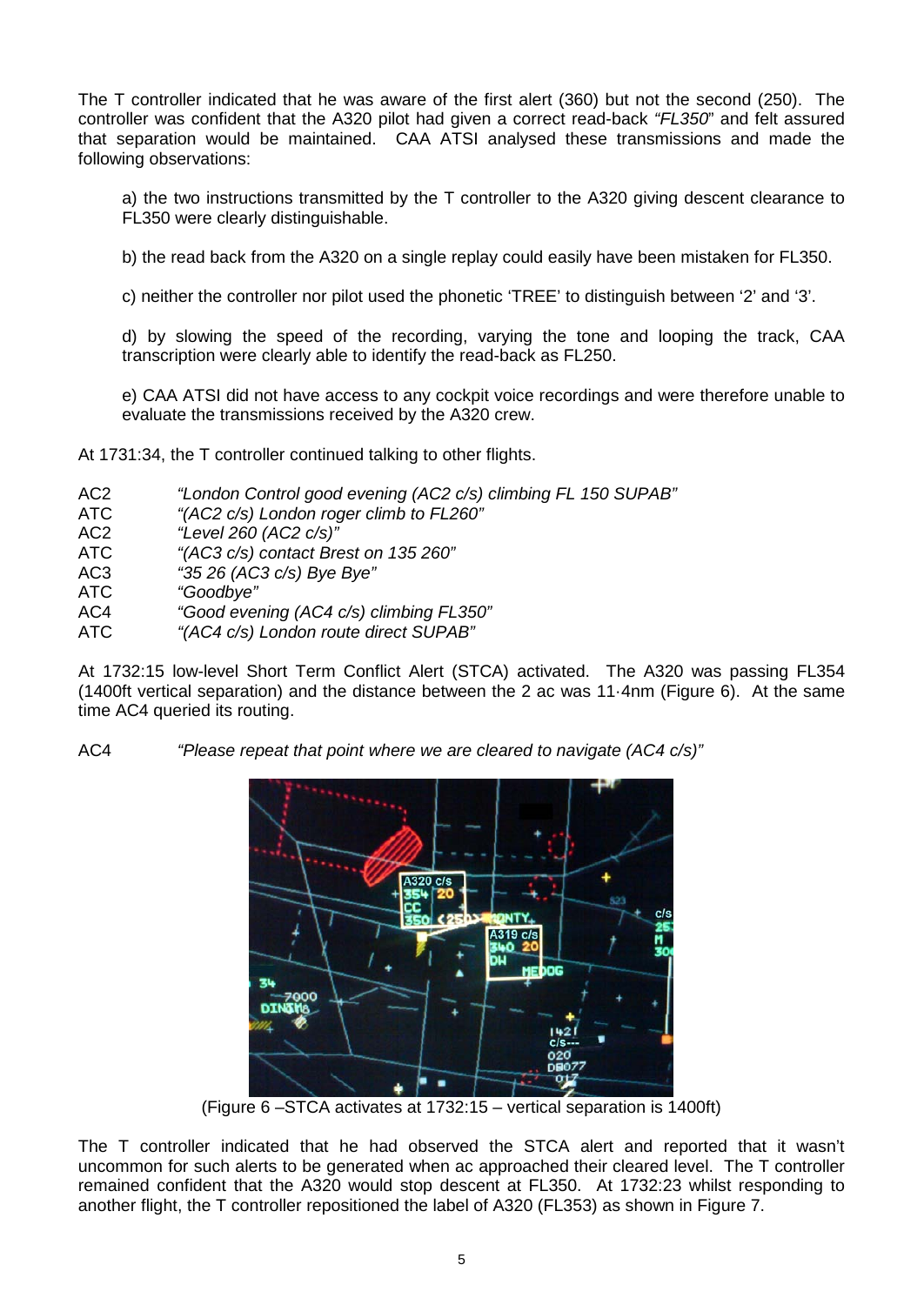

(Figure 7 – STCA alert after the T controller moved the A320 label - 1732:23)

- ATC *"Are you routeing via KORUL"*
- "Standby"
- ATC *"(AC5 c/s) descend FL220 level VATRY"*
- AC5 *"220 to be level by VATRY (AC5 c/s)"*
- ATC *"(AC4 c/s) Say again"*

At 1732:35, the A320's Mode C indicated FL350 and the distance between the 2 ac was 9nm.

AC6 *"London (AC6 c/s) climbing altitude FL - climbing FL130 heading 290 degrees"* ATC *"(AC6 c/s) climb to FL150 what's your requested level"*

At 1732:52, as the A320 passed FL347 (700ft vertical separation) iFACTS generated a White 'CFL' Deviation Alert on the top line of the A320's TDB, indicating that the A320 had deviated from the CFL by more than 200ft. Radar showed the distance between the 2 ac was 7·1nm (Figure 8).



(Figure 8 - STCA, the CFL deviation alert and incorrect SFL alert - 1732:52)

At the same time the iFACTS Separation Monitor, situated on the bottom LHS of each of each controller's situation display showed interactions between the 2 ac. The top red/black flashing interaction is generated when separation is predicted to be lost within 3min and the bottom white/black flashing interaction is generated when the system recognised that there is uncertainty in the outcome. These are circled yellow in Figure 9.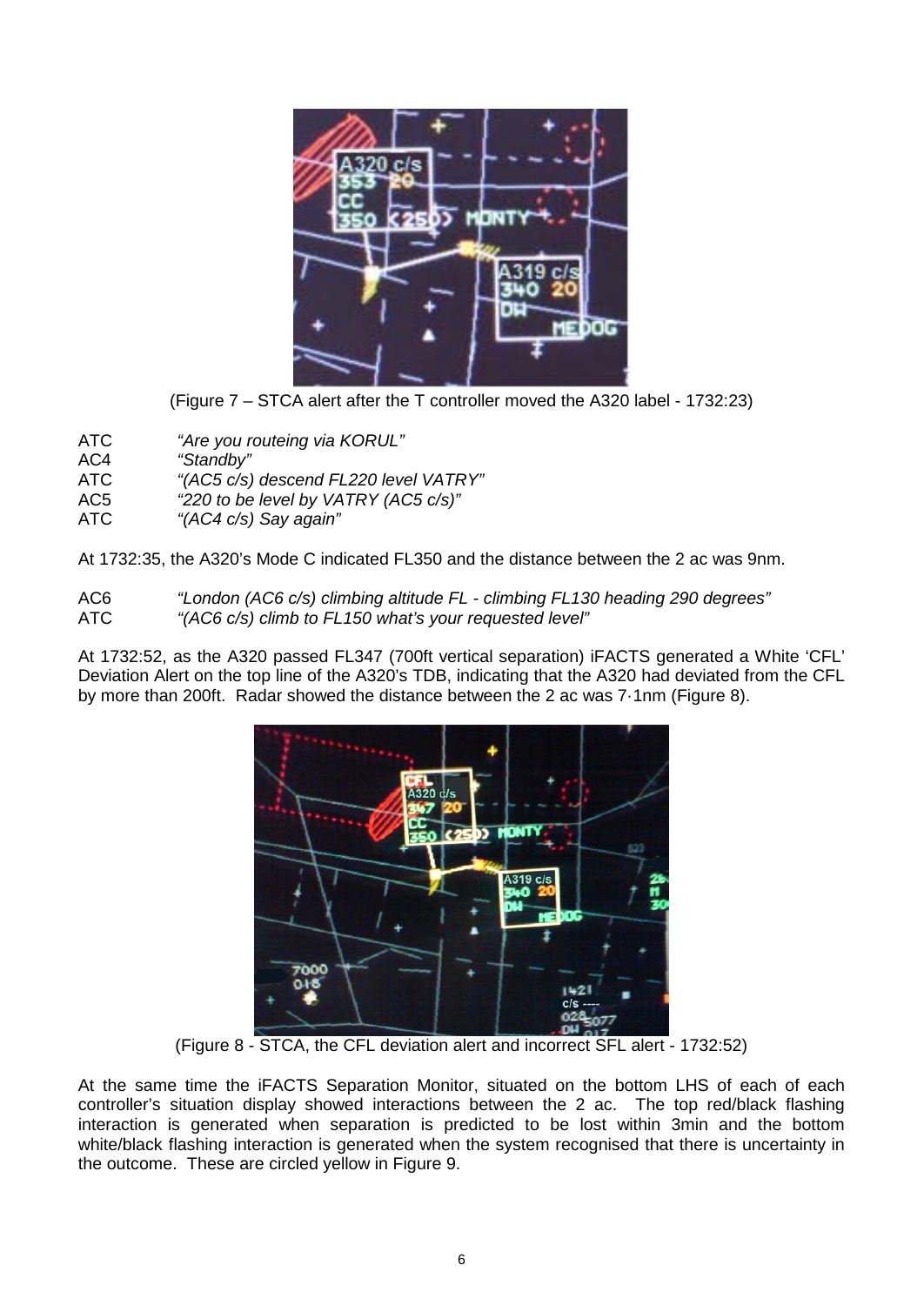

(Figure 9 – iFACTS separation monitor interactions - 1732:52)

At this point the P controller was engaged in the coordination of an AT75 ac into the sector, routeing from Birmingham to join CAS at MOSUN. The P controller was busy inputting route details into iFACTS and the P controller's situation display showed the labels of the 2 ac overlapping, as shown in Figure 10.



(Figure 10 – Overlapping labels on the P controllers situation display - 1732:52)

AC6 *"Climb FL150 and requesting FL360 (AC6 c/s)"* ATC *"Copied"*

A TCAS simulation tool (see report below) suggested that each ac received a TCAS TA at 1733:02, as the A320 passed FL346 and crossed the track of the A319 from L to R, when the distance between the 2 ac was 5·7nm. The A320 pilot's written report indicated that at this point he adjusted the ROD from 1000fpm to 500fpm then to 0fpm.

At the same time 1733:03, AC7 contacted the sector. AC7 was positioned 67nm S of BHD on the Southern edge of the T controller's situation display as shown in Figure 11.

AC7 "London good evening to you it's the (AC7 c/s) descending FL300 towards Berry Head"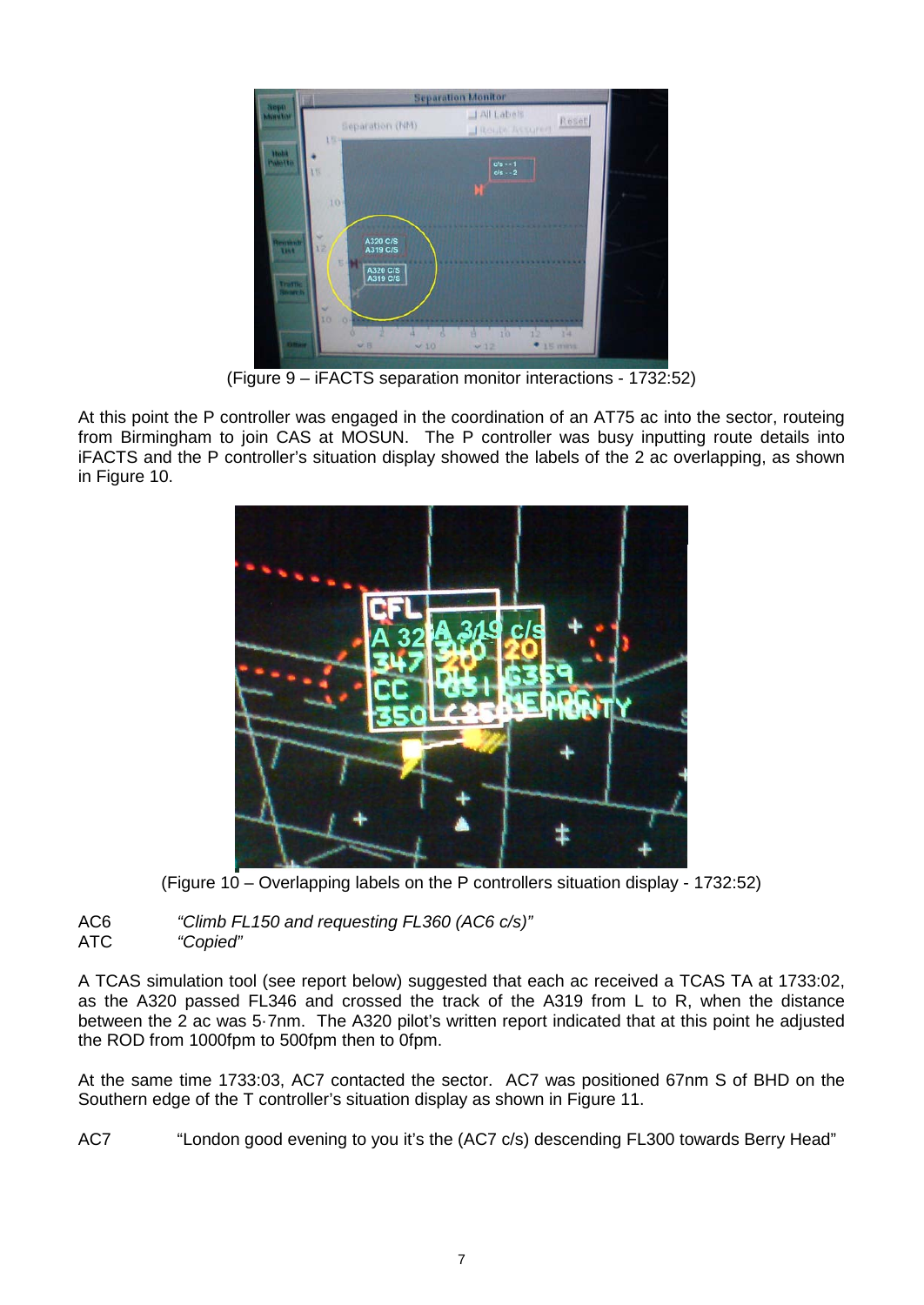

(Figure 11 – NODE radar showing the relative position of AC7 at 1733:03)

# ATC *"(AC7 c/s) hello route to EXMOR for the Bristol 2B correction Bristol 2D"*

At 1733:11, separation was lost between the 2 ac as horizontal distance reduced to 4·8nm whilst the vertical separation was 400ft (Figure 12).



(Figure 12 – the T controller's situational display at 1733:12)

## AC7 *"Route to EXMOR for the 2D and don't suppose there are any rugby fans amongst you over there."*

[The T controller responded with a short non-standard comment.]

At 1733:21, the P controller, having completed coordination, then separated the 2 overlapping labels on the situation display. The A320 was passing FL343 and the range between the ac had reduced to 4nm.

At 1733:24, the T controller initiated a telephone call to LAG N Sector and at the same time the A319 pilot reported, "*London er (A319 c/s) we've got a contact at 200ft about 2 miles ahead of us."* At 1733:27 the T controller highlighted the TDB of the A319 (Figure 13).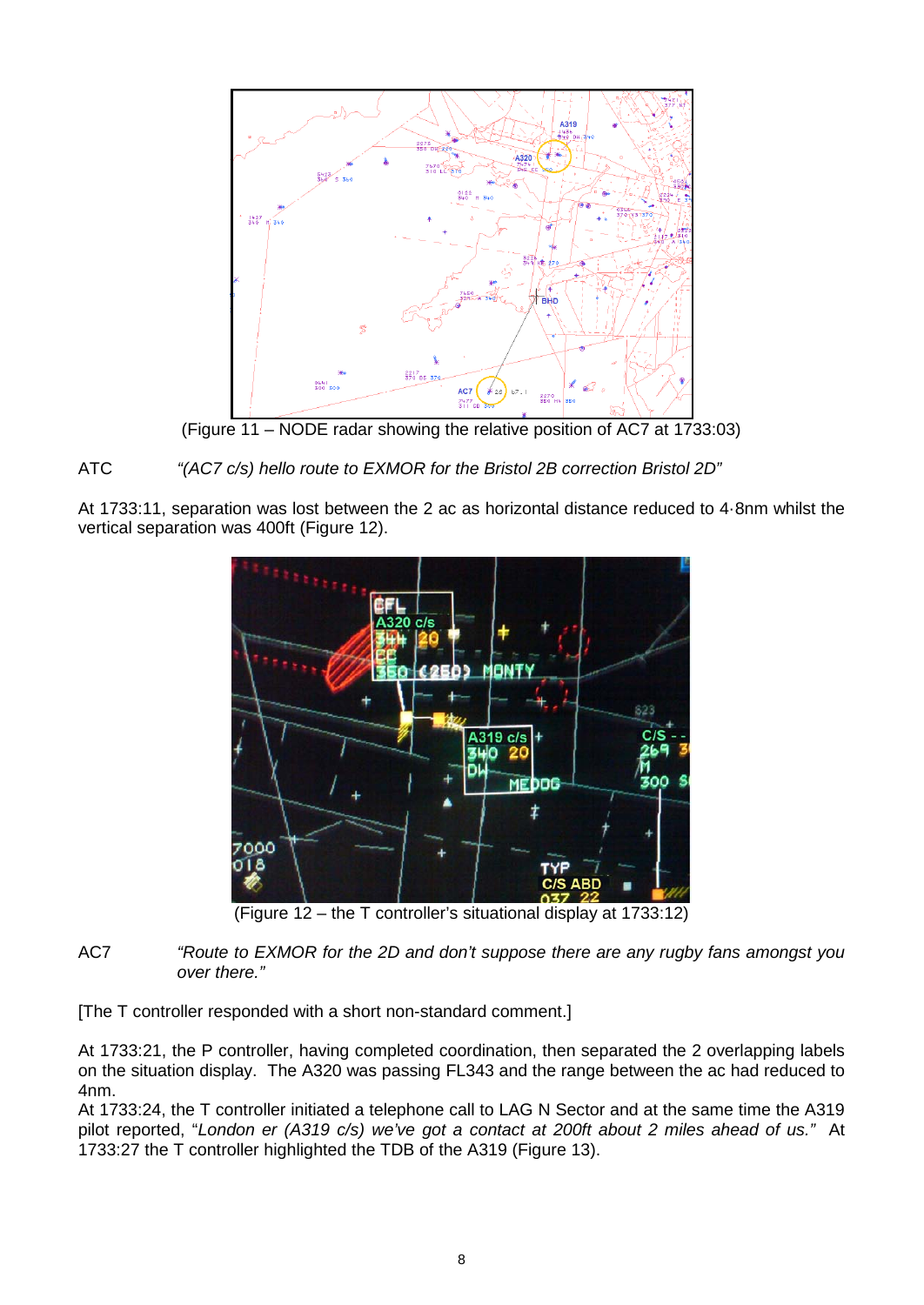

(Figure 13 – iFACTS T controller's display - 1733:24)

At 1733:33, high level (RED) STCA activated and the T controller immediately responded, *"(A319 c/s) roger turn avoiding action turn left immediately heading 250 degrees (crossed transmission from A319) it's actually out of our way but er he's level with us right now about a mile and a half two miles.* The controller replied *"Copied." The* vertical distance was 200ft (Figure 14).



(Picture 14 - High Level STCA activated at 1733:33)

[UKAB Note (1): Minimum horizontal separation of 2·4nm is shown on the 2 radar sweeps at 1733:43 and 1733:47, the A319 maintaining FL340 as the A320 is shown descending through FL342 and 341 respectively.]

At 1733:47, the T controller asked the A320 pilot, *"(A320 c/s) just tell me your cleared level"* and the pilot replied, "*Cleared level two five zero (A320 c/s).*" The T controller still had the telephone line open to LAG N and advised them to disregard, terminating the telephone call.

The A319 flight was then cleared to resume own navigation to LIPGO and advised that the other ac was clear of them.

At 1734:23, separation was re-established as horizontal distance increased to 5nm.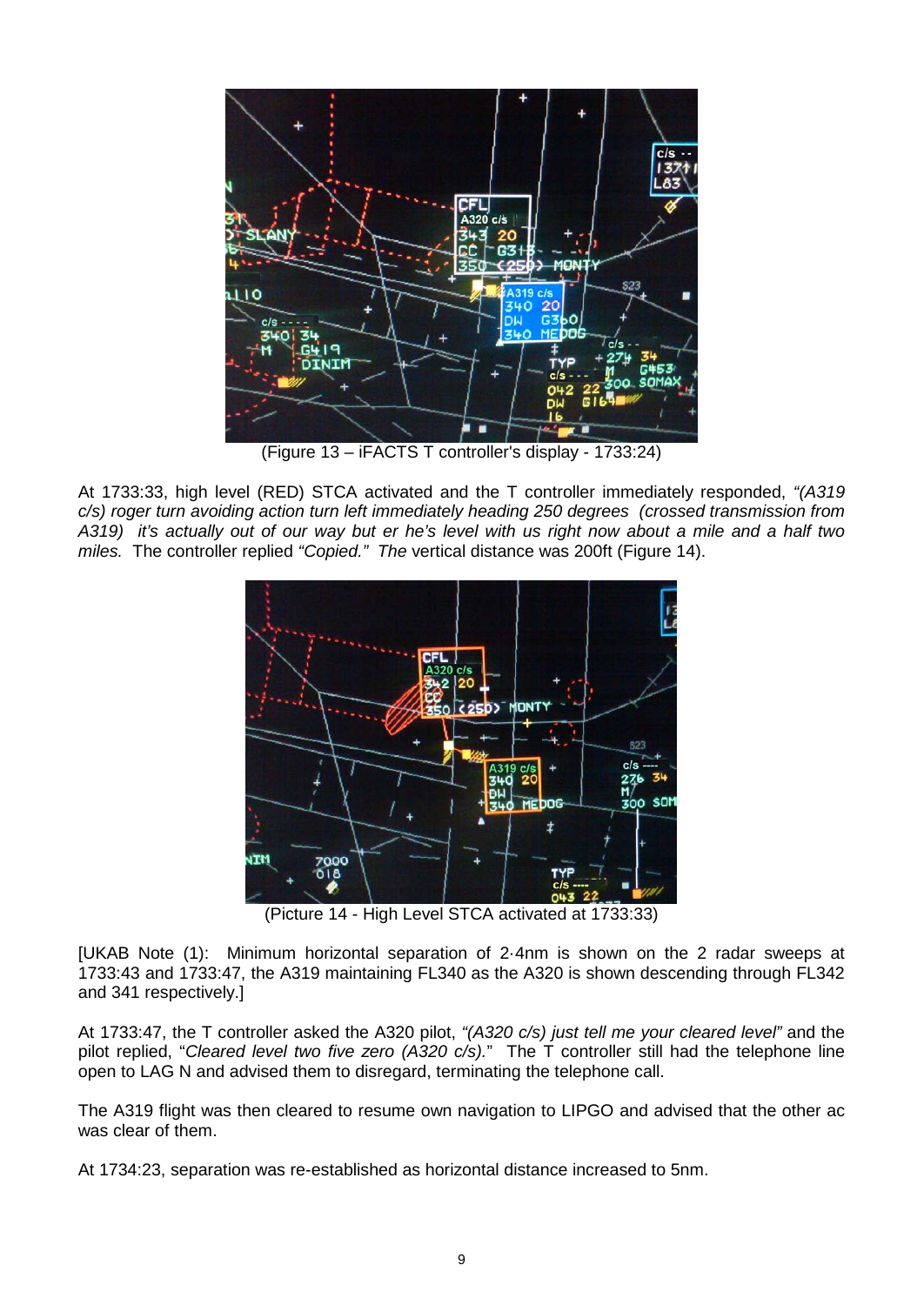At 1736:00, the T controller handed-over the position to an oncoming controller.

At 1737:34 the A319 pilot confirmed that he would be making an Airprox report.

The P controller handed over the position to an oncoming controller at 1747.

Later the T controller indicated that he considered it to be a normal working day; there were no distractions and he was operating the combined bandboxed sector with a light to medium workload. The T controller observed the SFL – 360 alert after the initial missed call but did not see it subsequently change to 250.

The T controller was convinced that the A320 crew had given a correct read back of FL350 and even after hearing a replay of the recording remained certain that this had been the case. The controller was interested to know about the circumstances that led to the A320 crew mishearing 350 and indicated that there had been some general discussion on the unit about the difficulty in distinguishing between '2' and '3' and the emphasis of using phonetics such as 'TREE'.

When the T controller observed the STCA and noted that the vertical separation was 1400ft, he commented that this was a routine occurrence when ac approach their cleared level and was confident, because of the read back, that the A320 would level off at FL350. He was then absorbed talking to other flight and had not observed the CFL deviation alert or interaction shown on the separation monitor, which indicated that the A320 had descended more than 200ft below its cleared level. In discussion, the T controller did not consider that these alerts were sufficiently visible or eye catching and suggested an alternative such as flashing red text.

The ATSU watch investigation report suggested that consideration be given to providing the T controller with an iFACTS refresher session together with a UCE. iFACTS was fully implemented in November 2011 and the T controller was asked if he considered that working the minimum number of hours to maintain competency levels was sufficient to maintain his familiarity with the iFACTS. The T controller indicated that whilst he and other supervisors would prefer to work more operational hours this was not always possible, but regarded himself as experienced and the number of hours worked as sufficient to maintain competency.

The P controller confirmed that the day had been normal with no distractions. Traffic levels were low to medium and the complexity and workload consistent with bandboxed operations. In discussion, the P controller indicated that it was sometimes a balance to ensure that workload was sufficient to maintain the concentration levels. The P controller did not consider the range of the situation display in bandboxed configuration was excessive for the levels of traffic. When questioned about random or nuisance STCA alerts, the P controller indicated that these did occur but were not really an issue, provided that the alert was monitored, taking appropriate action as required until the situation was resolved. With regard to iFACTS alerts, the P controller commented that these were not easily noticeable especially when things started to happen quickly and in discussion suggested perhaps an alert flashing red and also flashing red on the strip bay.

As a result of this incident a number of actions have been taken by the ANSP:

a) A review of the Separation Monitor to examine the saliency of alerts.

b) A two stage flashing SFL alert (in line with the development of Swanwick AC iFACTS track data block human factors review) is being developed with the aim of making the information more prominent.

c) A defensive controlling package is being produced which will include reference to the passing of TI in situations where STCA has, or is likely, to activate.

d) The ANSP human factors group are conducting a review of the risks associated with supervisors achieving minimum hours on radar over a prolonged period.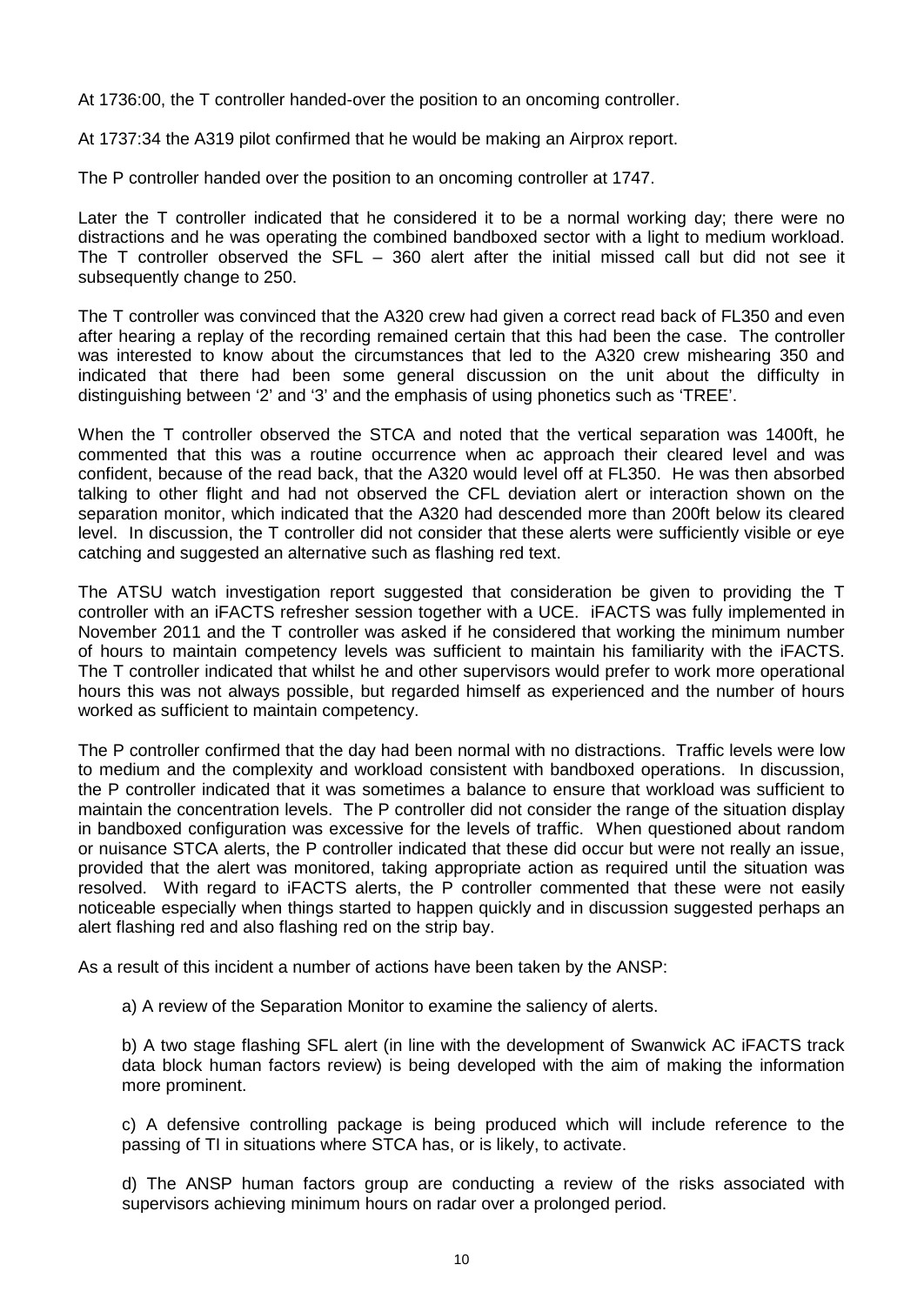Analysis of the RT recordings showed that at 1730:45, the controller transmitted a clear instruction to the A320, "*(A320 c/s) London you can descend to Flight level three five zero."* In the absence of a response from the A320 crew, the controller made a second clear transmission at 1731:14*, "(A320 c/s) descend Flight Level three five zero."* The response from the A320 pilot "*Descend Flight Level ????? five zero (A320 c/s)"* was unclear and could easily have been mistaken for FL350. The T controller indicated that he believed that the A320 pilot had given a correct read-back of FL350 and still believed that this was the case. An analysis of the recording by CAA transcription unit showed that whilst the read-back could easily have been mistaken for FL350, it was FL250. CAA ATSI considered that given the nature and quality of the incorrect read back, the T controller could reasonably have accepted it as being correct.

In consultation with CAA FOI, the A320 operating company were asked to comment on the flight deck perspective and possibility of distraction or workload factors that may have contributed to the first missed first call and then the incorrect read back by the A320. The operating company had not completed their own investigation but provided the following response from the crew:

First Officer (PNF):

"I remember the event pretty well. I heard a clearance of descend FL250 which I read back over the radio, the captain set on the FCU what I read back and so we started to descend. At first I did wonder to myself that the clearance was a little early for our descent profile and to a lower FL than expected with so many track miles to go however I remember reading the clearance back very clearly and that my response was not challenged by ATC. Therefore I rightly or wrongly thought that it must have been correct. I should have in hindsight challenged my gut instincts with ATC. It is very possible that I miss heard the clearance but I am 100% sure that I read back the clearance that I thought I heard very clearly. After we realised that we had an Airprox event the captain and I had a discussion it [sic], the captain also thought he had heard FL250 and that was backed up by my response to ATC and so what he set on the FCU".

Captain (PF):

"I've no issues or anything to contradict [FO's] recollection of events. Like he, I too thought the clearance to FL250 was early, but not unusual in my experience in that airspace, we'll often get FL330 by EXMOR, but not on this occasion. As [FO] said, we had a lot of track miles and I'm sure I mentioned it in the ASR (MOR) I selected -1000fpm because of this. As we got the TA I backed this off first to -500fpm and then to 0fpm until clear of the other traffic when I resumed the -1000fpm ROD to FL250 and [FO] as PNF, along with the A319 crew, queried the original clearance, the new controller, who had taken over, asked us what we had been cleared to, and confirmed our continued descent."

The increase in workload, just prior to the Airprox, together with the effect of the combined bandboxed sectors and the scale and range of the controller's situational display were considered by CAA ATSI.

The LAG(W) sectors sector configuration is shown below.

| Time            | Sector configuration                        |
|-----------------|---------------------------------------------|
| $00:00 - 06:20$ | Operating as 5/6/8/9/23/35/36 all bandboxed |
| $06:20 - 06:35$ | Operating as 5/23 and 6/8/9/35/36           |
| $06:35 - 11:18$ | Operating as 5/23 and 6/9/36 and 8/35       |
| $11:18 - 14:20$ | Operating as 5/8/23/35 and 6/9/36           |
| $14:20 - 00:00$ | Operating as 5/6/8/9/23/35/36 all bandboxed |

The LAC MATS Part 2, page MORS-50 and MOPS-46, state: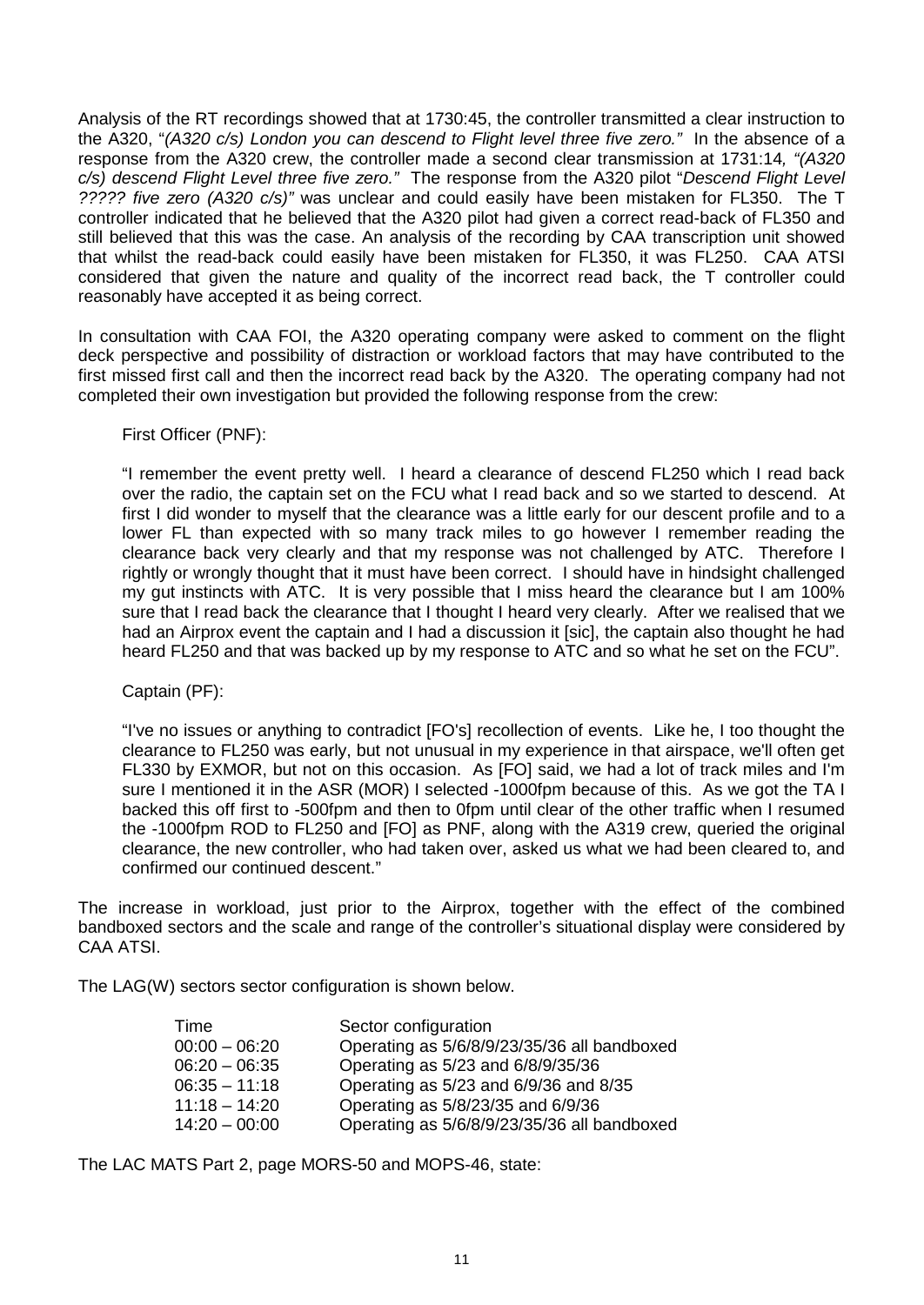'The Local Area Supervisor (LAS), in consultation with the sector team, shall decide when a sector can be bandboxed. The LAS shall also use flow and staffing information to make the decision about bandboxing.

Ensure all sector team members are informed that bandboxing will take place.

It is recommended that the LAS should use flow information and information from the sector team operating a bandboxed sector to pre-empt the need for staff to be recalled.'

The Traffic Load Prediction Device (TLPD) histogram charts for 0630, 0930, 1330 and 1630 on the 2 Feb 13 are shown in Figure 15 below:



Figure 15 – TLPD histogram charts for 0630, 0930, 1330 and 1630.

An interrogation of the TLPD showed a reduction in predicted traffic levels after 1230. With these predicted traffic levels the afternoon LAS (W) agreed to combine all of the sectors at 1420. Network Management subsequently confirmed that these predicted traffic levels would be manageable in bandboxed configuration. Anecdotal evidence suggested that this was quite early in the afternoon for all LAG (W) sectors to be combined but not unheard of for the predicted traffic level. The sectors remained combined for the remainder of the day with TLPD predicting that a split would not be necessary.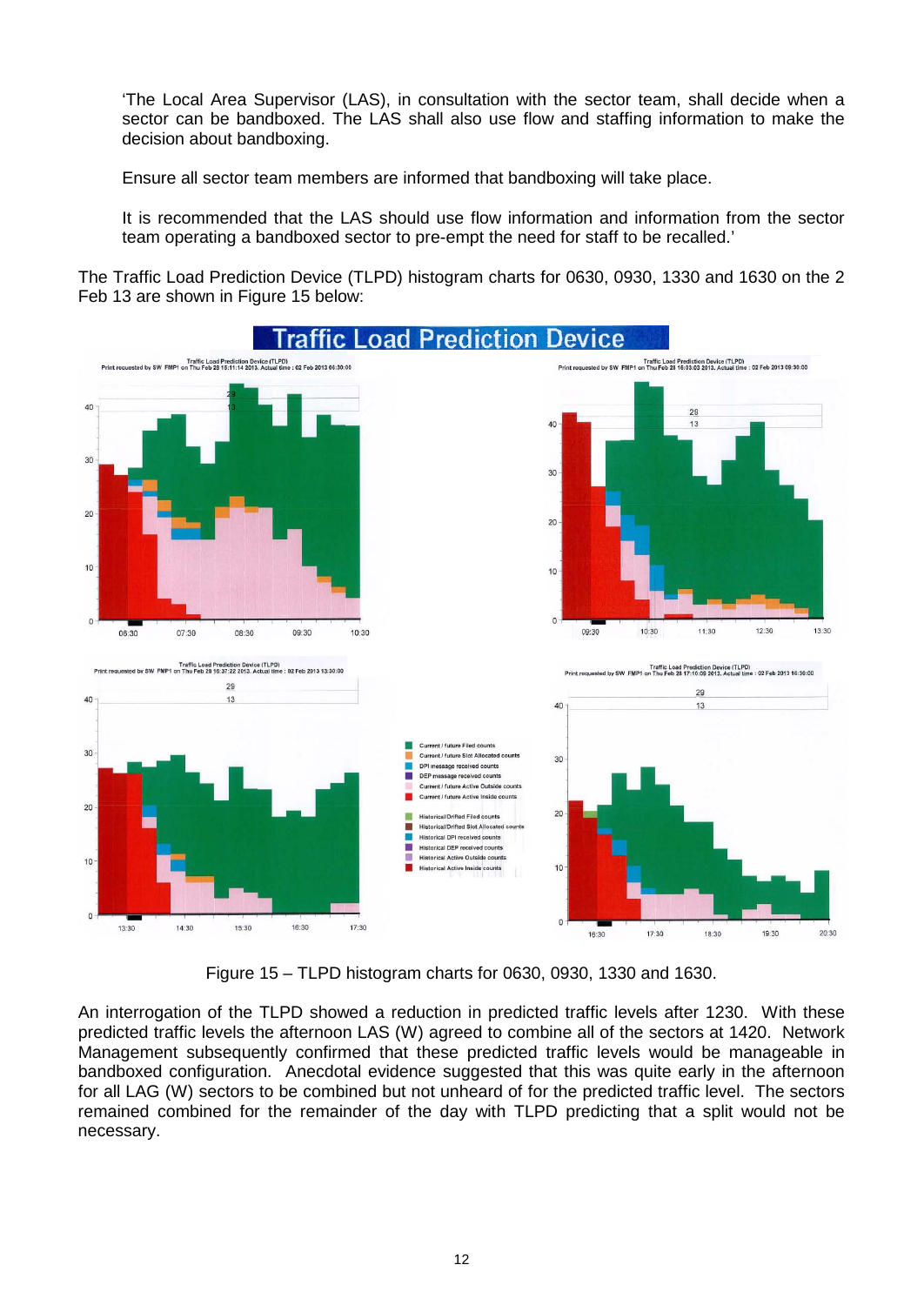During further discussion, the operational controllers regarded the traffic levels on the combined sectors as being light and that the range of the situational display was normal for that mode of operation.

The number of operational hours on console completed by the T controller was considered to be the minimum required to maintain competence. The LAC MATS Part 1, 8/2/1 2.1(b), states:

'Air Traffic Controllers must comply with the unit competency scheme.'

NATS Unit Competency Scheme, Page 14, states:

'Paragraph 11:

Rostering

The Operational Resource Team will provide individual controllers with a monthly roster which, as far as reasonably possible, provides sufficient rostered duties to satisfy currency requirements.

#### Swanwick:

GSs with radar validations and LASs with tactical validations should be rostered, as far as is reasonably possible, for a minimum of 4 radar duties per calendar month. P controller only LASs should be rostered a minimum of 3 P controller duties per month.

Page 15 Para 12

Maintaining Currency - Minimum Monthly Hours

In order to maintain competence controllers shall be required to maintain a minimum level of currency in their tasks. The achievement of the relevant number of hours below will not in isolation be considered sufficient to maintain competence.

Time spent operating as an OJTI or under training for an additional UE/rating will not count towards the currency requirement.

Controllers' hours should be reasonably spread over the month and they must record their hours in an approved medium which must be produced upon request.'

The operational hours of the T controller during the 2 previous months was regarded by NATS and the CAA to be the minimum required to satisfy competency requirements. However ATSU Watch investigation report suggested that consideration be given to providing the T controller with an iFACTS refresher session together with a UCE.

It was not possible to determine why the A320 crew missed the first clearance (FL350) which at this point was entered into iFACTS by the T controller. This resulted in iFACTS generating an alert to show that the CFL (350) did not agree with the SFL (360). This was noticed by the T controller who transmitted the clearance again (350). The second transmission was misheard by the A320 crew and an analysis of their read back transmission determined that it was difficult to distinguish between FL350 and FL250. The T controller was, and remains, convinced that the read back of 350 was correct. It was unfortunate that neither the T controller or the A320 crew made use of the phonetic term 'TREE' which may have helped distinguish between '2' and '3'. CAP 413, Chapter 2, Page 1, Paragraph 1.1, states:

'… the use of non-standard procedures and phraseology can cause misunderstanding. Incidents and accidents have occurred in which a contributing factor has been the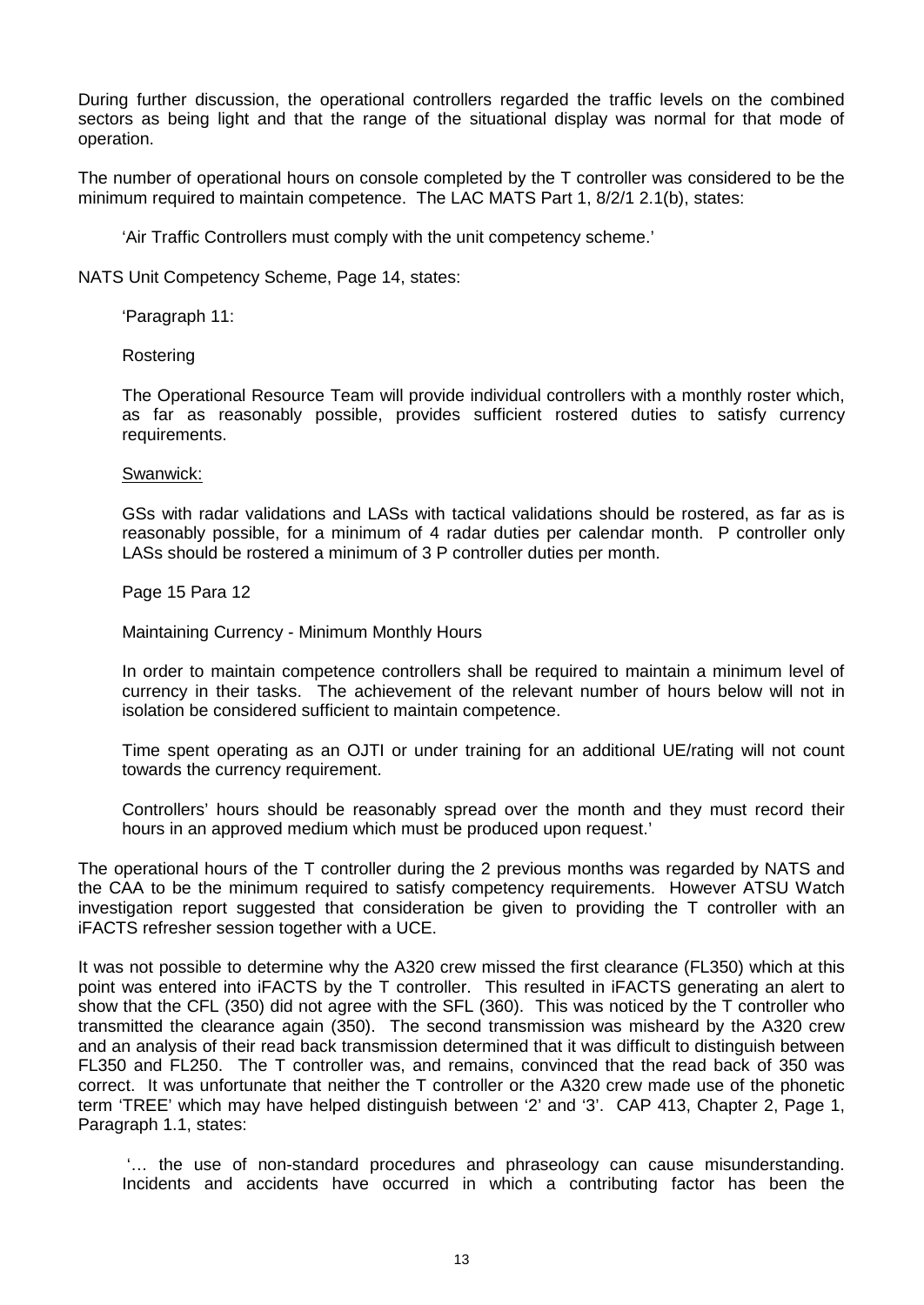misunderstanding caused by the use of non-standard phraseology. The importance of using correct and precise standard phraseology cannot be over-emphasised.'

Once the read back error passed undetected, iFACTS changed the SFL alert to show that the CFL 350 did not agree with the SFL 250. However this alert went unnoticed by the T controller, very likely because once the first alert was highlighted and noticed by the T controller, the second alert would not have been as apparent, especially as the T controller then started to interact with other flights. LAC MATS Part 2, GEN-115, paragraph 8.4.3, states:

'The checking of SFL is not a mandatory task for the controller, although it is encouraged for early identification of possible level busts. The display of SFL is not a substitute for RT read back, which remains a mandatory controller task.'

STCA will trigger when an ac is operating outside the parameters set for STCA, and a contributory factor can be the high ROD of an ac, which may be the first indication of a potential level bust. Some STCA alerts are considered by controllers to be spurious and the P controller indicated that these are not really an issue provided that appropriate measures were taken to monitor the situation, taking appropriate action as required. The Manual of Air Traffic Services (MATS) Part 1, Section 1, Chapter 5, page 18, paragraph 21.1, states:

'In the event an STCA is generated in respect of controlled flights, the controller shall without delay assess the situation and, if necessary, take action to ensure that the applicable separation minimum will not be infringed…'

It is likely that the trajectory and ROD of the A320 (1000fpm) with traffic crossing 1400ft below infringed the STCA parameters and triggered the low level alert. After the STCA was generated (1732:15) the T controller was convinced that the A320 would level off at FL350 and assessed the STCA to be spurious. As the T controller spoke to another flight he deconflicted the TDB labels, which was probably an automated response and he did not notice the SFL alert showing the A320 had selected the incorrect level. The T controller was then absorbed talking to other flights (5 transmissions) and did not observe the A320 as it passed FL350 (1732:38) or the iFACTS (2 transmissions) deviation alert (1732:52) when the A320 passed FL347 (2 transmissions). Then at 1733:03 AC7, 67nm S of BHD and at the southern edge of the T controller's situation display, called. It is likely that at this crucial point the controller's focus of attention was on AC7. At 1733:24 the A319 reported the A320 was crossing 2nm ahead and 200ft above.

The T controller's conviction that the 2 ac were safely separated likely lulled him into a false sense of security. This perception and expectation bias probably caused the controller not to monitor STCA alert at a crucial point when Mode C showed the A320 descend below its cleared level and when iFACTS generated the deviation alert.

The T controller had just taken over the combined 'West End' sectors 3min prior to the Airprox. Team members are required to check iFACTS system conditions and error messages as part of their routine scan ensuring that other team members are informed as appropriate. However the P controller was engaged in a coordination task, leaving just the T controller to monitor the combined LAG (W) sector at the time of the STCA alert and encounter. The range of coverage of the bandboxed sectors, together with the increase in workload and the relative positions of the other ac, likely contributed to diverting the T controller's focus of attention away from the STCA and iFACTS alerts.

The T controller had completed the minimum number of hours required to maintain operational competency, the subsequent watch investigation report recommended that consideration be given to providing the T controller with iFACTS refresher training. The policy of combining the sector in quiet periods is determined by the predicted traffic levels and staffing information. Although the predicted traffic levels indicated that traffic levels would be manageable in bandboxed configuration, CAA ATSI consider that had the sector remained split for longer in the afternoon period, the T controller would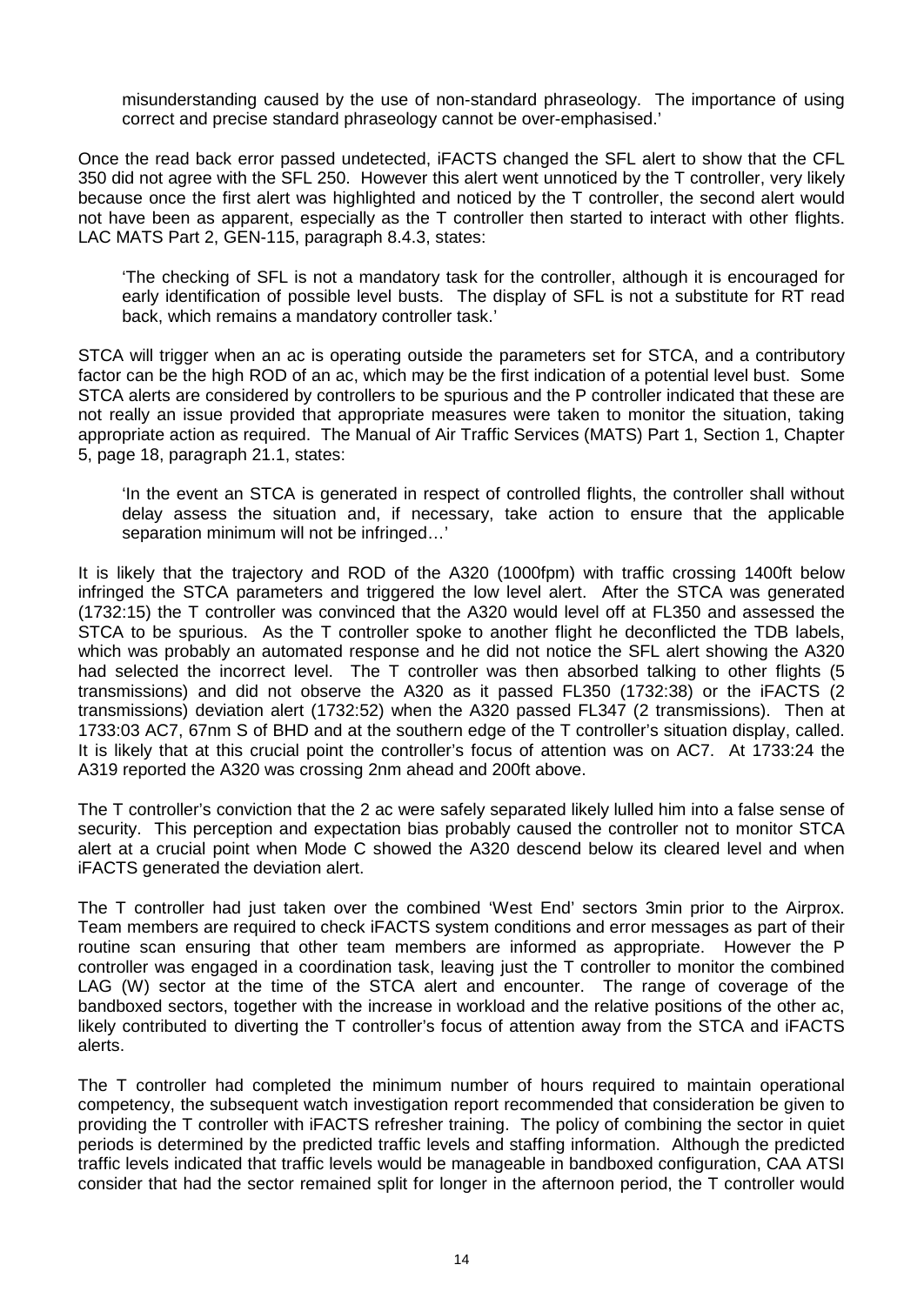have had more time to monitor the 2 ac, with the possibility that adjacent sector team members may have provided a prompt or warning to alert the T controller.

Both the T controller and P controller commented on the fact that the iFACTS deviation alert was not attention grabbing and suggested that a more prominent flashing red would be more appropriate together with a red warning on the strip bay.

The nature and quality of the A320 crew's incorrect read back, not unreasonably, caused the T controller to accept it as being correct (FL350). The T controller did not notice that the A320's SFL was indicating FL250. When STCA activated the T controller was convinced that it was spurious and that the A320 would level off at FL350 with vertical separation assured. As a result the T controller did not monitor the 2 ac labels or observe the Mode C readout of the A320 as it descended through FL350. The T controller did not notice the deviation/interaction alerts generated by iFACTS at the crucial point, when the A320 continued its descent and into conflict with the A319. CAA ATSI considers that the T controller's expectation bias resulted in him not giving sufficient priority to the monitoring of the STCA or to iFACTS at a time when alerts were being generated.

#### Recommendations

CAA ATSI is content with the actions already underway by the ANSP.

It is recommended that the ANSP, in the course of their future development of iFACTS, give consideration to making deviation alerts more prominent and noticeable.

It is recommended that the ANSP review the guidance for bandboxed operations with a view to taking into account the combined sectors' ability to sufficiently monitor and interact with generated alerts.

### **NATS TCAS PERFORMANCE ASSESSMENT**

Mode S Downlink – no TCAS RAs were recorded via Mode S downlink.

InCAS Alert Statistics

| A319<br>Alert Time<br>1733:02                                                                                                                                      | Alert Description Altitude (FL) Intruder Range (nm) Vertical Sep (ft)<br>TRAFFIC ALERT 340        |                             | 5.57                     |  | 470                      |
|--------------------------------------------------------------------------------------------------------------------------------------------------------------------|---------------------------------------------------------------------------------------------------|-----------------------------|--------------------------|--|--------------------------|
| A320<br>Alert Time<br>1733:02                                                                                                                                      | Alert Description Altitude (FL) Intruder Range (nm) Vertical Sep (ft)<br><b>TRAFFIC ALERT 345</b> |                             | 5.57                     |  | 476                      |
| <b>CPA</b><br>1733:42                                                                                                                                              | CPA Time Horizontal Sep (nm)<br>2.47                                                              |                             | Vertical Sep (ft)<br>162 |  |                          |
| Min LatSep Time<br>1733:42                                                                                                                                         | Minimum Lateral Separation                                                                        | Horizontal Sep (nm)<br>2.47 |                          |  | Vertical Sep (ft)<br>162 |
| Min VertSep Time<br>1734:14                                                                                                                                        | <b>Minimum Vertical Separation</b>                                                                | Horizontal Sep (nm)<br>4.59 |                          |  | Vertical Sep (ft)<br>2   |
| Greatest Erosion of (5nm/1000ft) Standard Separation<br>Horizontal Sep (nm) (% of Std) Vertical Sep (ft) (% of Std)<br>Time<br>2.47(49%)<br>162 (16.2%)<br>1733:42 |                                                                                                   |                             |                          |  |                          |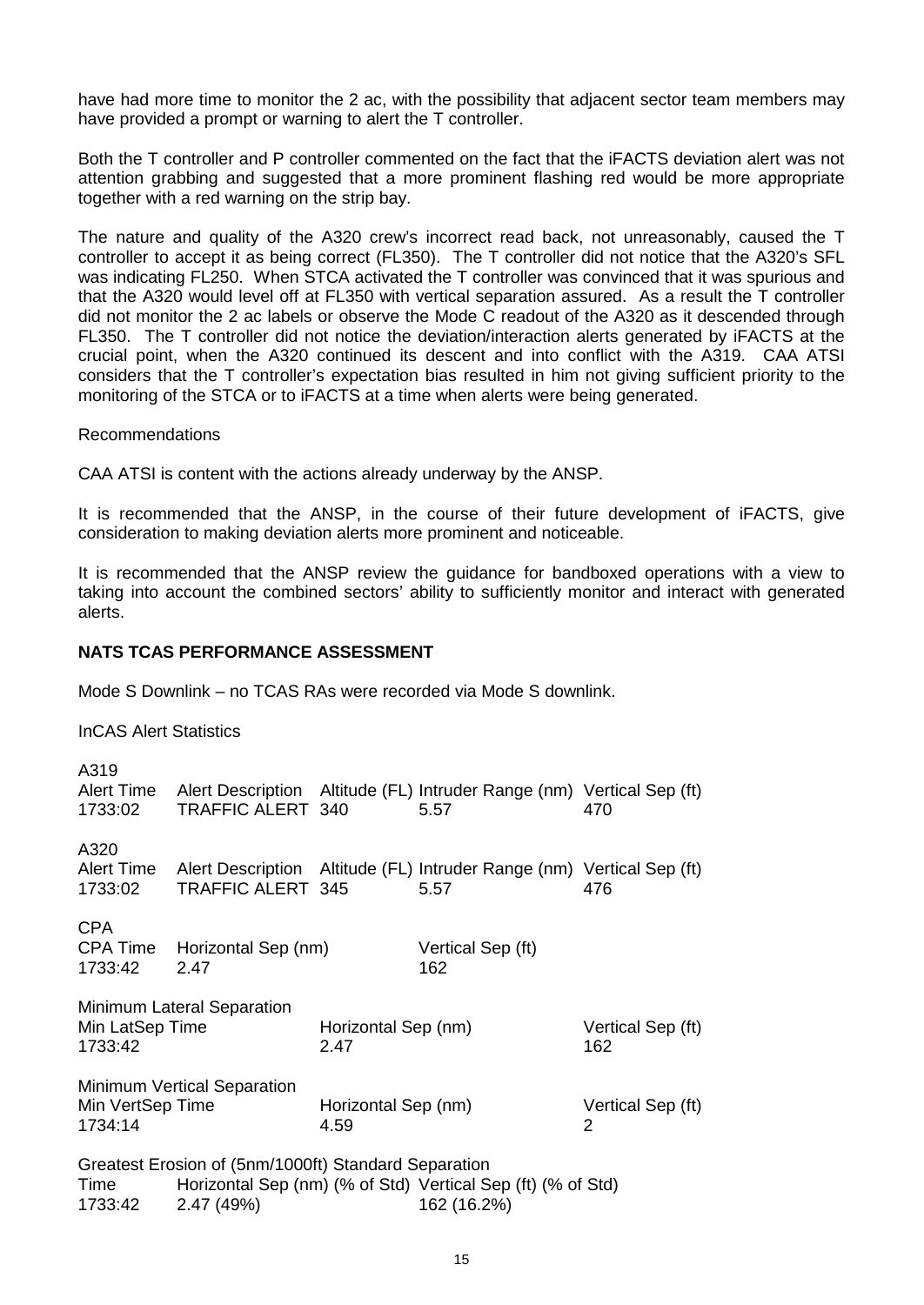Eurocontrol's automatic safety monitoring tool (ASMT) did not record any RAs relating to this encounter.

InCAS simulation based on Clee Hill single source radar data suggested that each ac received a traffic alert (TA) at 17:33:02.

The time to closest point of approach (tau) required for an RA at this altitude is 35sec. In simulation the minimum value of tau observed was 32sec, however no RA was issued, because the horizontal miss distance filter (HMD) was active.

The HMD is designed to minimise nuisance RAs. Above FL100, unless the horizontal and vertical separations are predicted to be simultaneously less than 2nm and 750ft respectively an RA would be considered as nuisance. In this case, the predicted (and actual) horizontal miss distance was approximately 2·5nm and therefore no RA was issued.

# **PART B: SUMMARY OF THE BOARD'S DISCUSSIONS**

Information available included reports from the pilots of both ac, transcripts of the relevant RT frequencies, radar video recordings, reports from the air traffic controllers involved and reports from the appropriate ATC authorities.

Although it was clear to Members that the initial trigger element to this Airprox was the RT exchange between the A320 crew and the LAC West End Tactical controller regarding the ac's descent clearance, the comprehensive ATSI report had uncovered several other elements which resulted in a lengthy discussion by the Board. A CAT pilot Member commented that the descent clearance to FL350 issued twice by the Tactical controller had been clear but the quality of the A320 crew's read back received by the Tactical controller had been unclear and the Tactical controller was unable to detect the incorrect read back. An ATCO Member noted that when the Tactical controller issued the descent clearance for the first time he had used non-UK standard phraseology by inserting the word 'to' ahead of the cleared flight level. This word should always be omitted when clearing a flight to a FL but should be used when altitudes or heights are involved. The Board also discussed the apparent widespread lack of use, in the experience of Members, of the phonetic pronunciation of the number 'tree' which may have highlighted to the crew the correct 'tens of thousands' of feet in the cleared FL issued or made the crew's read back clearer. The use of the word 'to' in the first transmission ahead of the FL may have influenced the A320 crew's assimilation of the descent instruction was to FL250; however, it is equally possible that the first descent clearance went unheard by the crew as they did not reply. The correct phraseology was used on the second transmission, which was acknowledged by the A320 crew. Without any further information it was unclear why the A320 crew had not replied to the first descent clearance or why they had misheard their cleared level of 350 which was read back as 250. Pilot Members advised that there may have been valid operational reasons - cockpit noise or crew carrying out a briefing (Top of Descent); however, for whatever reason, the crew perceived FL250 to be their cleared level and, as this was not challenged by the controller, the ac was descended into conflict with the A319 which had caused the Airprox.

After the A320 had started to descend there were a number of elements that could have broken the chain of events. The Tactical controller had seen the discrepancy between the CFL and SFL when he first entered the CFL 350 into iFACTS and before the A320 crew changed their SFL; however, the subsequent change to FL250 went unnoticed. A pilot Member remarked that the colour used to highlight the discrepancy appeared not to be outstanding enough and that perhaps another form of 'attention getting', such as a flashing alert, would be more appropriate. A controller Member commented that at ScACC a CFL/SFL discrepancy would generate a flashing alert to the controller. The NATS Advisor informed Members that the 2 systems were indeed different but that HF work is ongoing, with respect to optimising the use of flashing alerts as warnings particularly when STCA is available. Putting aside that it was not mandatory for controllers to check for CFL/SFL discrepancies